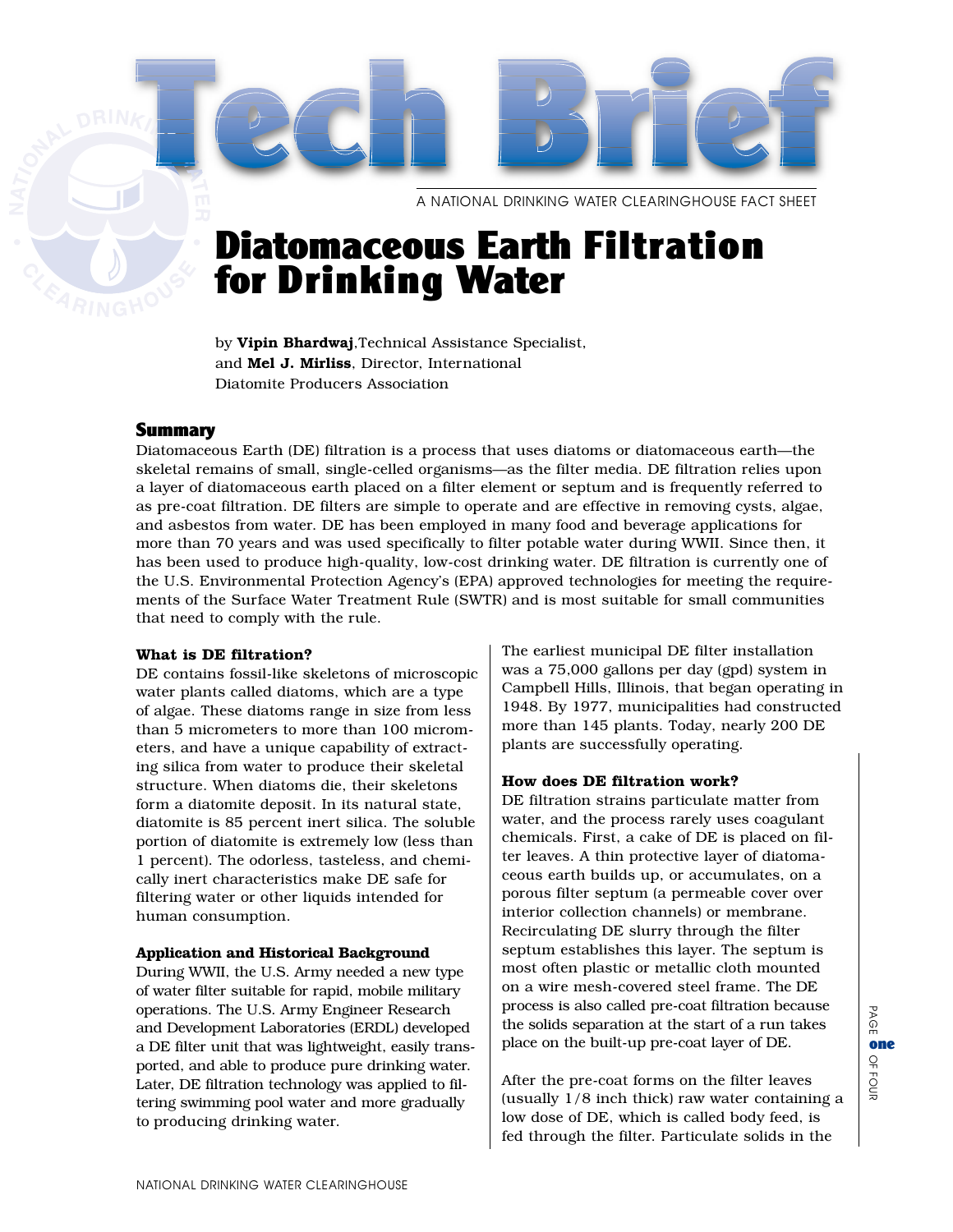

# **Diatomaceous Earth Pre-coat DE Filter in Operation**

**DE Filter in Backwashing Mode**

Source: Fulton, George P. 2000. Diatomaceous Earth Filtration for Safe Drinking Water

product flow are separated on the pre-coat surface. With such separation, the unwanted particulate matter actually becomes part of the filter media. During a filter run, removing particulate matter from raw water causes head loss to gradually build up in the filter. The accumulation of DE body feed on the filter reduces the rate of head loss. When maximum head loss is reached, the flow of water into the filter is stopped and the filter cake is cleaned.

High-pressure sprays, directed at the accumulated cake, detach the cake and provide dilution for draining the slurry suspension from the filter vessel. When cleaned, the filtration operation is repeated, beginning with the pre-coat cycle. *(See Figure 1.)* Operators typically discard the DE removed from the filter leaves.

# **Appropriate Feed Water Quality and Performance Capabilities**

The use of DE filters is limited to treating source waters with an upper limit of turbidity at 10 NTU. Also, filtration rates range from 0.5 to 2 gallons per minute per square foot (gpm/ft<sup>2</sup>). The particle size that DE filtration removes relies upon the size distribution of the DE particles used for the pre-coat and body feed. DE filters are very effective for removing *Giardia* and *Cryptosporidium* cysts. In some cases, studies have reported up to a 6-log reduction of these cysts under routine operating conditions. Because DE filtration usually does not involve coagulation, its potential for removing dissolved constituents, such as color, is low. Therefore, the utility or its engineer must determine raw water quality before considering DE filteration.

# **What are the monitoring and operating requirements?**

Monitoring requirements for DE filtration are simpler than requirements for coagulation and filtration because operators rarely ever use coagulant chemicals for DE filtration. However, operators must continuously monitor raw and filtered water turbidity. Operators also must monitor filter head loss so that they can determine when to backwash the filter.

In general, DE filter plant operators need mechanical skills to operate the body feed pumps, pre-coat pumps, mixers, pipes, and



Source: Fulton, George P. 2000. Diatomaceous Earth Filtration for Safe Drinking Water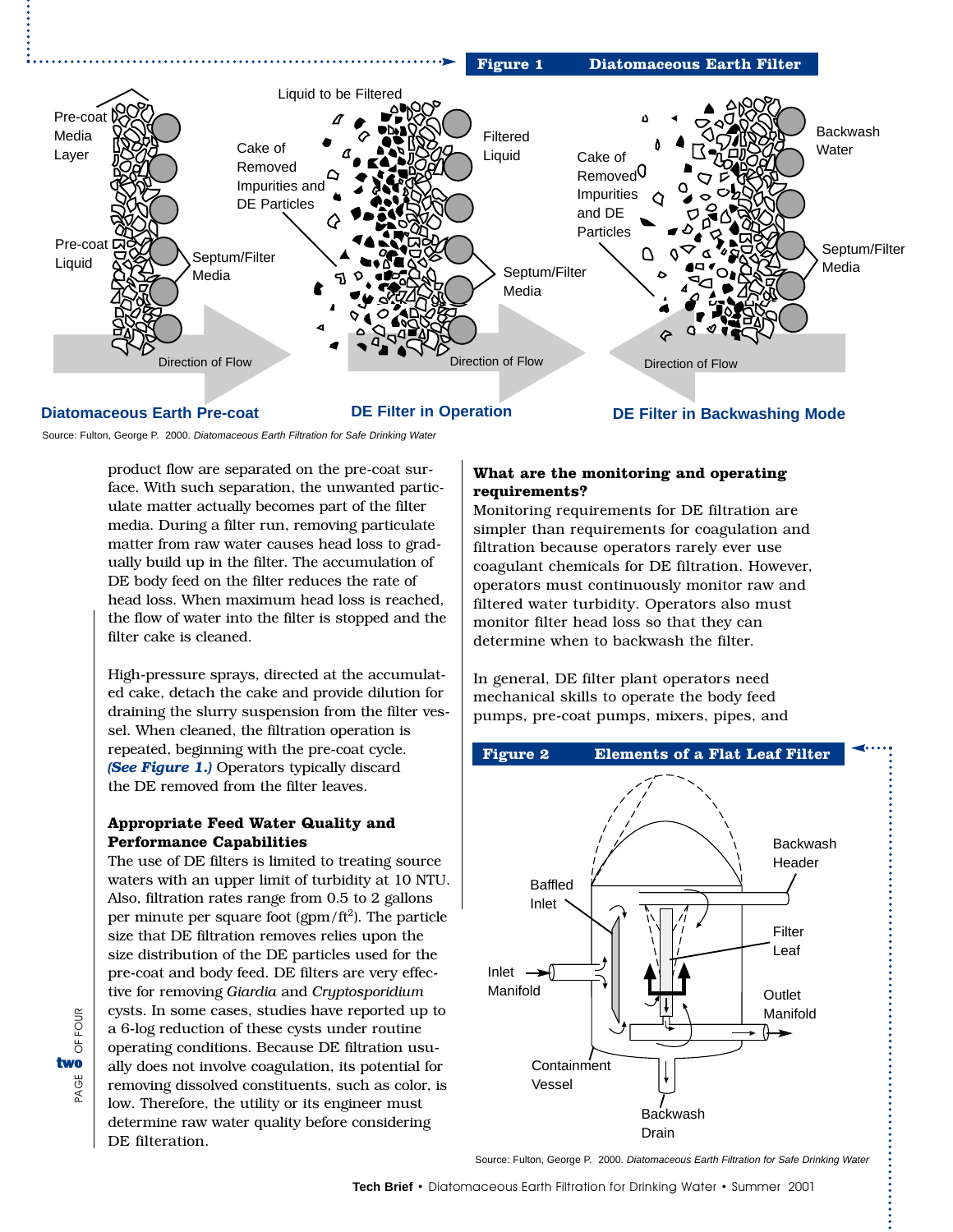valves. They also must be skilled in preparing the body feed and precoat slurries. Also, keeping DE filter leaves clean is of primary importance. A leaf filter that is not properly cleaned at the end of a filter run can accumulate dirt and slime on the filter cloth, which prevents a uniform pre-coat from forming when the filter is restored to service.

#### **Elements of a DE filter**

*Figure 2* shows the common elements in the manufacture of any flat leaf filter used in treating drinking water. The principal elements of a DE filter include the following:

- containment vessel,
- baffled inlet,
- filter leaves mounted on an effluent manifold,
- a method of cleaning the filter leaves at the end of a run,
- a drain to receive the backwash water,
- open top or access mode, and

Two types of DE filters exist: (1) *pressure filters,* which have a pump or high-pressure water source on the influent side and (2) *vacuum filters*, which have a pump on the effluent side. Vacuum filters are open to the atmosphere. Pressure filters are enclosed

• DE slurry preparation tank and pump feed.

**Types of DE filtration**

within pressure vessels.





Source: Fulton, George P. 2000. Diatomaceous Earth Filtration for Safe Drinking Water

The two basic groupings of DE filter designs are essentially defined by the hydraulic mode of operation, and are shown in *Figure 3-A and Figure 3-B.*

The principal advantages of pressure filters over the vacuum filters are related to the significantly higher differential head available.

| Table 1                                                                                                                         | <b>Pressure and Vacuum Filters</b>                                |
|---------------------------------------------------------------------------------------------------------------------------------|-------------------------------------------------------------------|
| <b>Pressure Filters</b>                                                                                                         | Vacuum Filters                                                    |
| Operates at higher flowrates, result-<br>ing in smaller, more compact filter<br>units.                                          | Lower capital fabrication cost.                                   |
| Longer filter runs, reducing the use<br>of pre-coat material and backwash<br>water because of less frequent<br>cleaning cycles. | Lower maintenance costs.                                          |
| Less likelihood that gas bubbles will<br>$\bullet$<br>disrupt the media.                                                        | Tanks are open at the top, making<br>access and observation easy. |
| Source: Mel J. Mirliss, Vipin Bhardwaj, and the National Drinking Water Clearinghouse                                           |                                                                   |

## **Is DE suitable for small systems?**

DE filtration is well-suited to small systems, because it does not require chemical coagulation, so operators do not need to learn about this complex aspect of water treatment. In addition, installation costs for DE systems are less than those for other technologies, such as membranes. DE filtration is currently one of the EPA's approved technologies for meeting SWTR requirements.

PAGE PAGE OFthree<br>O<br>D<br>D<br>D